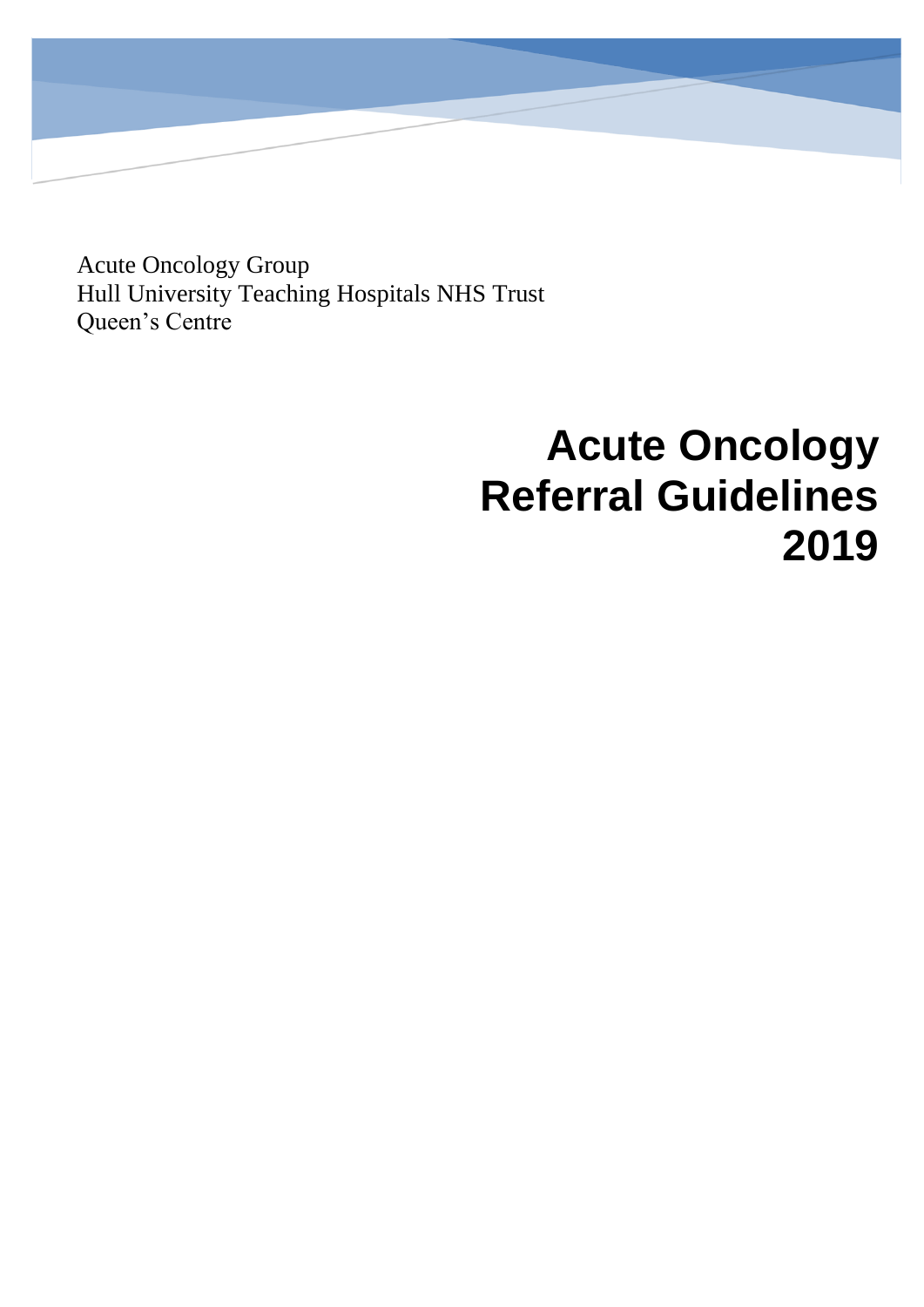# <span id="page-1-0"></span>**Version Control**

**This is a controlled document please destroy all previous versions on receipt of a new version.**

**Review Date: January 2019**

| <b>Version</b> | Date Issued       | <b>Review Date</b> | <b>Brief Summary of Change</b> | <b>Owner's Name</b>                                      |
|----------------|-------------------|--------------------|--------------------------------|----------------------------------------------------------|
| 1.0            | <b>July 2011</b>  | <b>July 2013</b>   | Original draft                 | <b>Network Acute</b><br><b>Oncology Group</b>            |
| 1.1            | September<br>2011 | August 2013        | <b>First Draft</b>             | <b>Network Acute</b><br><b>Oncology Group</b>            |
| 1.2            | September<br>2011 | August 2013        | <b>Reviewed at NSSG</b>        | <b>Network Acute</b><br><b>Oncology Group</b>            |
| 1.2a           | January 2014      | <b>March 2015</b>  | Date Revised                   | <b>Acute Oncology</b><br><b>Clinical Expert</b><br>Group |
| 1.4            | January 2017      | January 2018       | Date Revised                   | <b>Acute Oncology</b><br><b>Group HEY</b>                |
| 2.0            | May 2019          | May 2021           | Revised and No Change          | <b>AOG</b>                                               |

# <span id="page-1-1"></span>**Signature Sheet**

Agreement of the Acute Oncology Referral Guidelines

| These guidelines have been agreed by:                 |                       |  |  |  |
|-------------------------------------------------------|-----------------------|--|--|--|
| <b>Title</b>                                          | <b>Name</b>           |  |  |  |
| Lead of Acute Oncology Services, HEY                  | Dr Nabil El-Mahdawi   |  |  |  |
| Health Group Clinical Director, HEY                   | Dr Rajarshi (Raj) Roy |  |  |  |
| Chemotherapy Group Lead                               | Dr Amandeep Dhadda    |  |  |  |
| <b>TYA Unit Lead</b>                                  | Dr James Baily        |  |  |  |
| Lead of AOS, NLAG                                     | Dr George Bozas       |  |  |  |
| Lead of AOS, Scarbrough                               | Dr Mohammed Ilyas     |  |  |  |
| The Acute Oncology Group have agreed these guidelines |                       |  |  |  |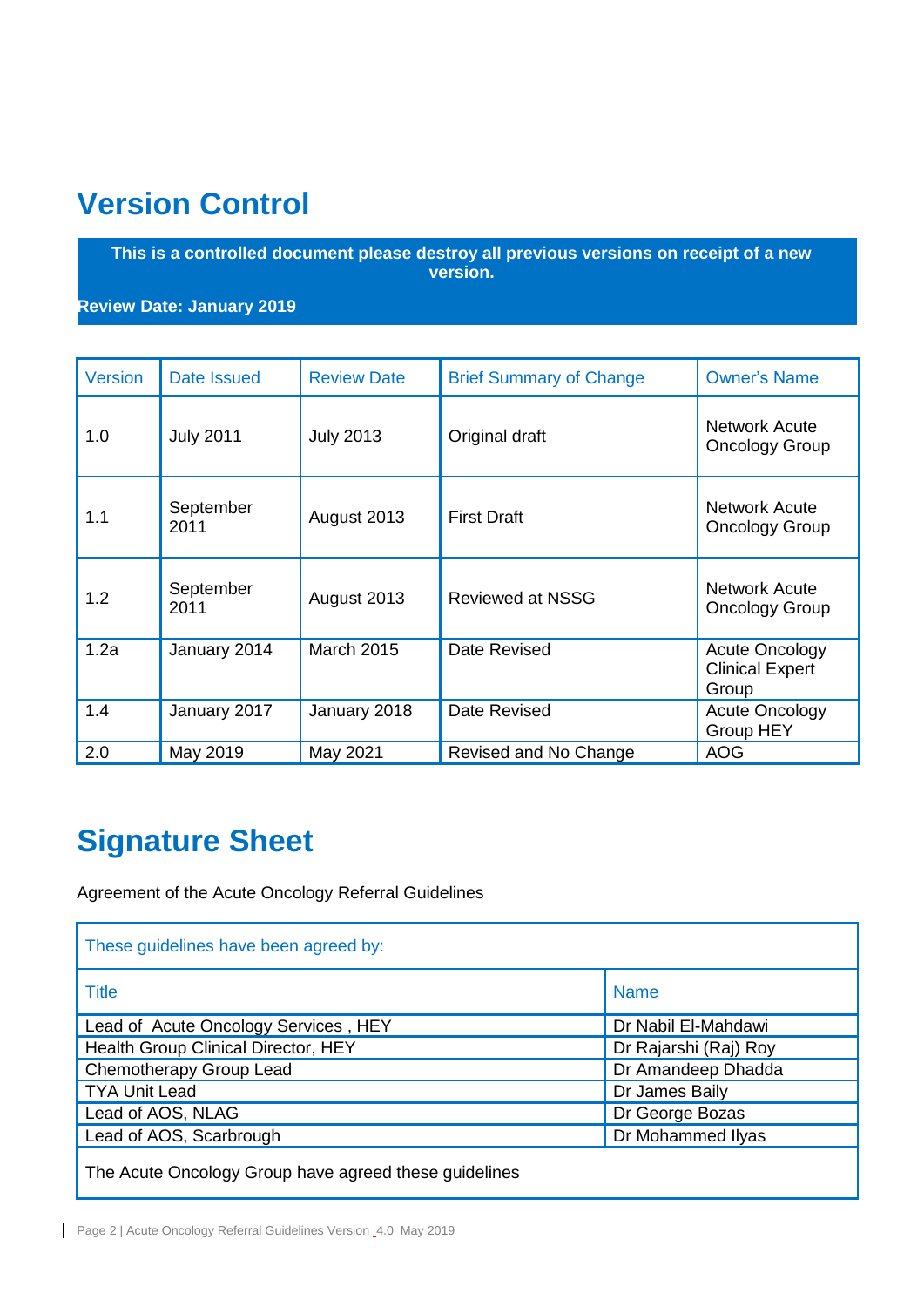# <span id="page-2-0"></span>**Contents**

<span id="page-2-1"></span>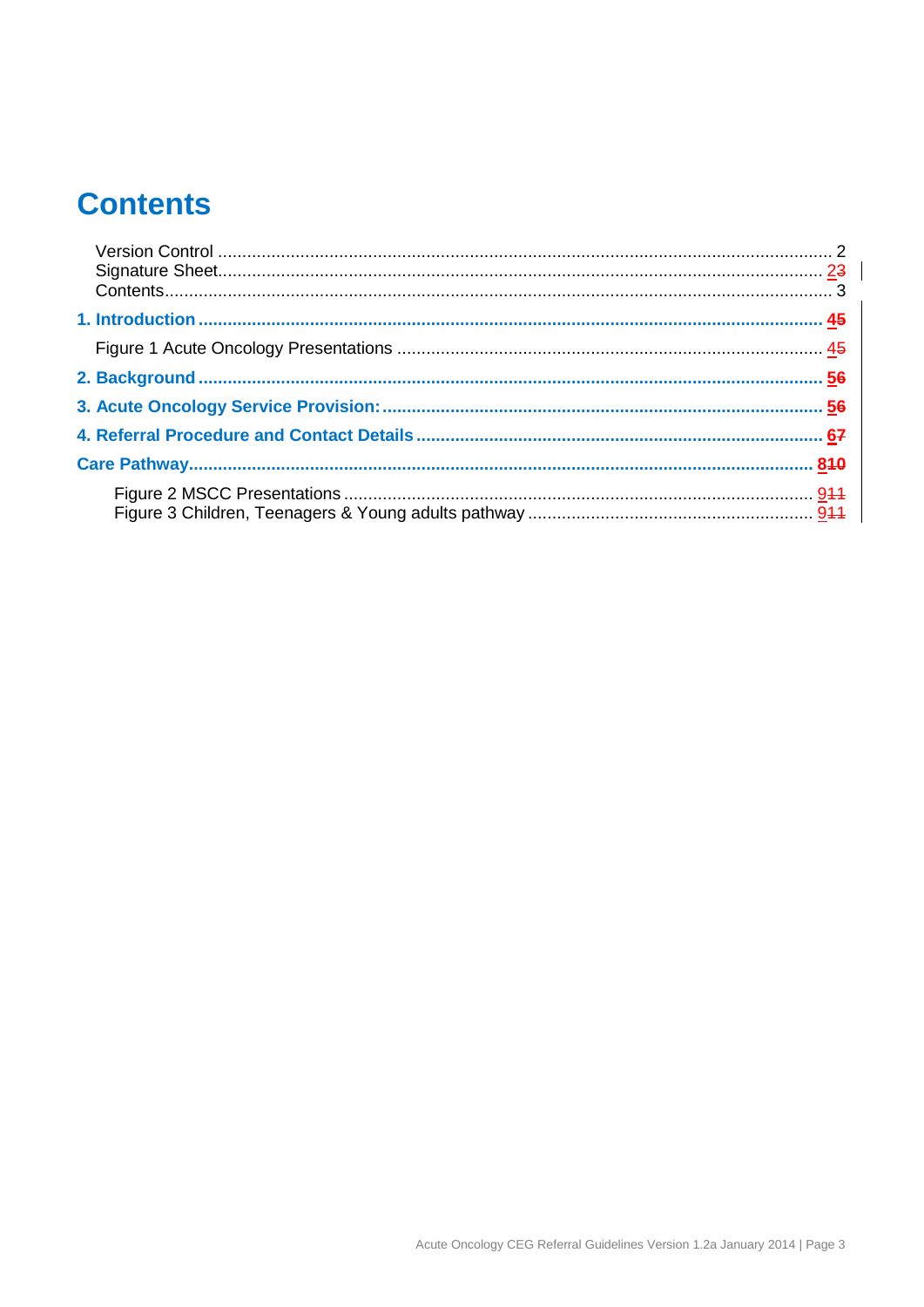### **1. Introduction**

These referral guidelines have been developed as a requirement to a number of national reports including the NCAG report, which has recommended that reform is required in the way urgent care is provided to patients with cancer.

The reports require all trusts with an Accident and Emergency (A&E) department to have an established Acute Oncology Service (AOS) by 2011.

The AOS brings together the skills and expertise of staff working in A&E, general medicine, oncology and palliative care. With an aim to provide timely management of acute treatment related to acute oncology presentation and to ensure that cancer patients / suspected cancer patients who are admitted as an emergency are assessed promptly and referred to the most appropriate team.

Acute Oncology encompasses the management of patients who develop complications from a consequence of their cancer diagnosis, present with complications from their cancer treatments, as well as the management of patients who present as an emergency with a previous undiagnosed cancer.

### <span id="page-3-0"></span>**Figure 1 Acute Oncology Presentations**

All of the following presentations are supported by individual management guideline.

| Those caused by systemic anti-cancer treatment<br>(SACT).<br>Neutropaenic sepsis<br>$\bullet$<br>Uncontrolled nausea and vomiting<br>$\bullet$<br>Extravasation injury<br>$\bullet$<br>Acute hypersensitivity reactions including<br>$\bullet$<br>anaphylactic shock | The following as caused directly by malignant<br>disease and presenting as an urgent acute<br>problem. (This may refer to patients with known<br>malignancy, whether or not they are picked up by<br>the hospitals flagging system or not, or patients<br>with previously unknown malignancy)<br>Pleural effusion<br>$\bullet$<br>Pericardial effusion<br>$\bullet$ |
|----------------------------------------------------------------------------------------------------------------------------------------------------------------------------------------------------------------------------------------------------------------------|---------------------------------------------------------------------------------------------------------------------------------------------------------------------------------------------------------------------------------------------------------------------------------------------------------------------------------------------------------------------|
| Complications associated with venous<br>$\bullet$<br>access devices<br>Uncontrolled diarrhoea<br>$\bullet$<br>Uncontrolled mucositis<br>Hypomagnesaemia                                                                                                              | Lymphangitis carcinomatosa<br>$\bullet$<br>Superior mediastinal obstruction<br>syndrome, including superior vena cava<br>obstruction<br>Abdominal ascites<br>$\bullet$                                                                                                                                                                                              |
| The following, as caused by radiotherapy<br>Acute skin reactions<br>$\bullet$                                                                                                                                                                                        | Hypercalcaemia<br>$\bullet$<br>Spinal cord compression including MSCC                                                                                                                                                                                                                                                                                               |
| Uncontrolled nausea and vomiting<br>$\bullet$<br>Uncontrolled diarrhoea<br>$\bullet$                                                                                                                                                                                 | Cerebral space occupying lesion (s)<br>$\bullet$                                                                                                                                                                                                                                                                                                                    |
| Uncontrolled mucositis<br>$\bullet$<br>Acute radiation pneumonitis<br>$\bullet$<br>Acute cerebral/other CNS, oedema.                                                                                                                                                 | Any other cases where the A&E staff or acute<br>Medical team decide an urgent oncology<br>assessment is needed.                                                                                                                                                                                                                                                     |

The purposes of these AOS referral guidelines are to provide primary care clinicians and other hospital / services outside the Acute Oncology system with:

 Guidance on how and where to refer those patients who present with Acute Oncology complications.

These guidelines have been produced by the North East Yorkshire and Humber Clinical Alliance Acute Oncology Clinical Expert Group in consultation with acute trust clinicians working in acute medicine, surgery and oncology. They are applicable for the population of the North East Yorkshire & Humber Clinical Alliance area.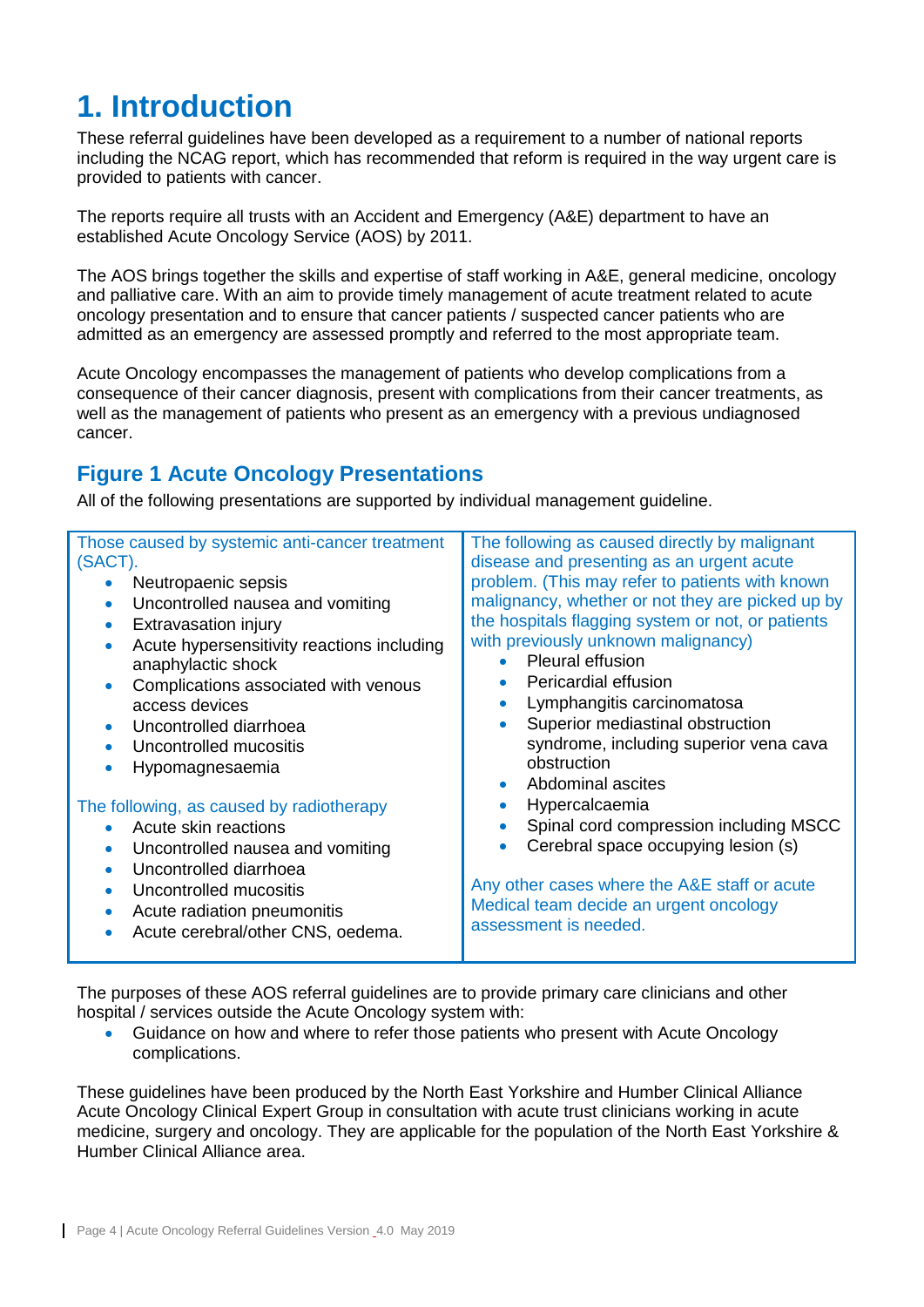# <span id="page-4-0"></span>**2. Background**

The recent reports from National Confidential Enquiry into Patient Outcomes and Death 2008 (NCEPOD) and the National Chemotherapy Advisory group report 2009 ( NCAG ) have recommended the importance of reform in the way we manage those Cancer patients admitted as an emergency.

It recognises inpatient cancer care accounts for around 50% of all Cancer expenditure and that inpatient cancer care accounts for 12% of all acute in-patient bed stays. Inpatient admissions for cancer have risen by 25% over the past eight years, and are mostly related to emergency admissions. It is estimated that an average hospital will have 5 to 10 cancer patients admitted to A&E each week.

The NCAG report recommends that each trust should have defined Clinical pathways for the management and referral onwards for those patients who present with Acute Oncology emergencies into the A&E department.

### <span id="page-4-1"></span>**3. Acute Oncology Service Provision:**

The Hull & East Yorkshire Hospitals NHS Trust provides outreach oncology consultant support to the established acute Trusts Cancer units, services and site specific Multidisciplinary teams within HEY and for Cancer Units supported by the QCOH. General guidelines are produced with the involvement of the leads of the acute oncology teams of relevant hospital sites and adapted for local requirements.

There is an Acute Oncology Service in:

- Hull Roval Infirmary
- Castle Hill Hospital
- **•** Scunthorpe General Hospital
- Diana, Princess of Wales Hospital, Grimsby
- Scarborough General Hospital

The Acute Oncology Group, with the 2 sites across the HEY, has agreed that the AOS service will have the following features:

- A&E protocols for the management of acute oncology emergencies and training for A&E and medical staff. (see Figure 1 Acute Oncology Presentations)
- Early review by oncology consultant within 24 hours of admission.
- Access to 24/7 Consultant Oncologist telephone on call service for health professionals.
- Fast track clinic access from A&E to an oncologist for those patients suspected with a cancer.
- A Flagging system that alerts Oncology/Cancer services that an acute oncology patient has presented for assessment.
- Direct transfer to Queen's Centre for all acute oncology admissions within HEY, depending on bed situation and patient condition safe to transfer.

In delivering the AOS model of care the expected outcomes are;

- To reduce the average length of stay,
- Less investigations carried out
- Less delay to definitive treatment or progression to specialist palliative care as appropriate.

This will improve upon the patients experience as well as creating potential efficiency savings.

#### **Metastatic Spinal Cord Compression (MSCC) Services**

Treatment of MSCC by radiotherapy / surgery is carried out at the Hull and East Yorkshire Hospitals NHS Trust (Hull Royal Infirmary – HRI & Castle Hill Hospital – CHH) MSCC presentations are defined in Figure 2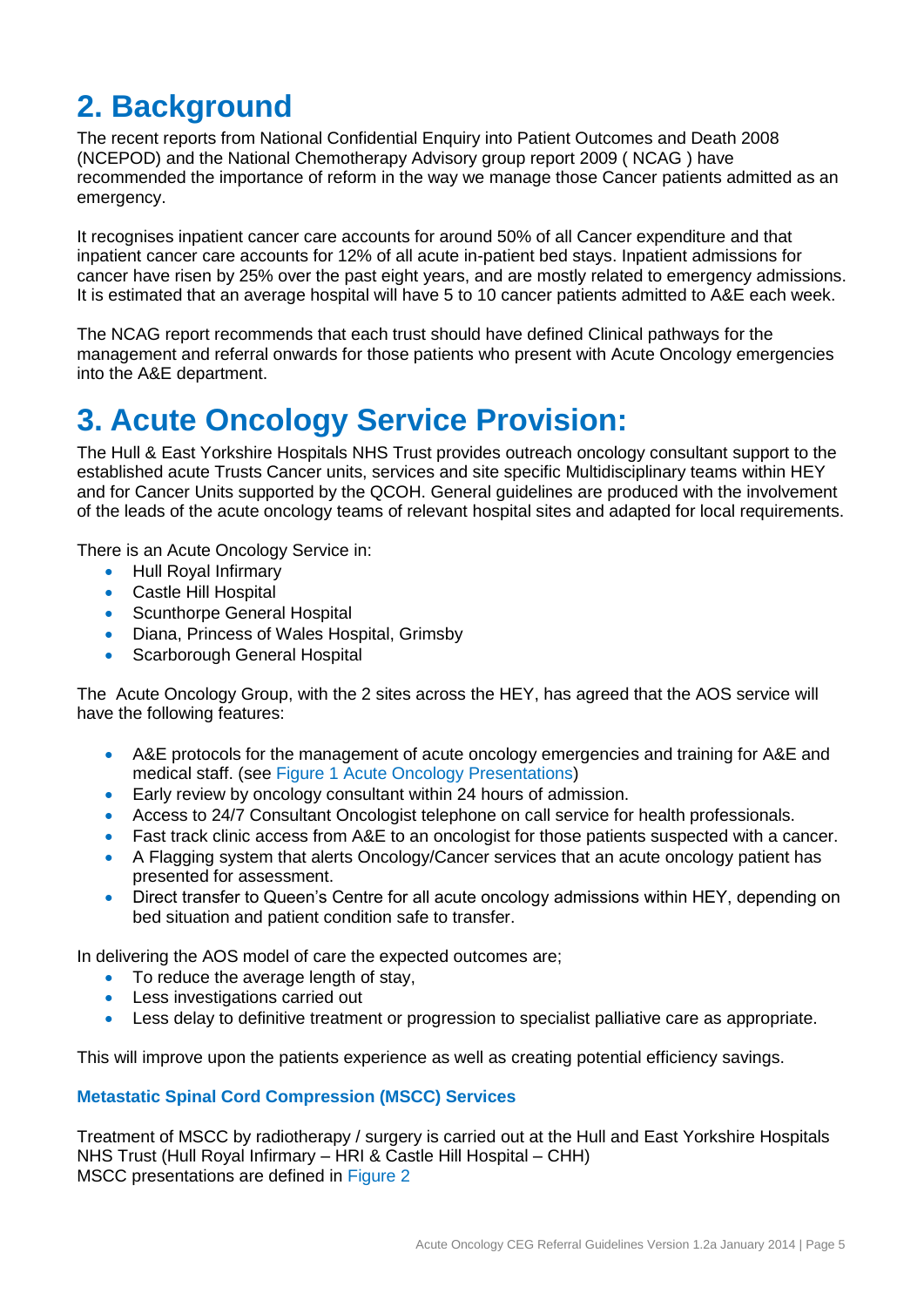### <span id="page-5-0"></span>**4. Referral Procedure and Contact Details**

All patients suffering from acute oncology problems related to radiotherapy may be referred directly to the Queen's Centre for Oncology.

Patients thought to be suffering from malignant spinal cord compression (MSCC) should be managed and referred as per the MSCC quidelines. MRI should be performed urgently within the admitting Trust if available and if positive, immediate referral should be made to the MSCC coordinator service in the Queen's Centre for Oncology at bleep 500.

Patients thought to be suffering from any of the complications of cancer as listed in Figure 1 but have not yet been formally diagnosed or seen by an oncologist should be referred through the acute medical teams in the geographically relevant hospital.

Patients suffering from acute oncology problems primarily related to systemic chemotherapy should be referred to the oncology unit where these treatments have been delivered.

Cancer patients not suffering from any of the problems listed above can be referred directly to the Queen's Centre for Oncology & Haematology or any of the local unit acute medical teams.

The AOS team of Specialist Nurses and Oncology Consultants will see patients within 24 hours of admission. Currently the AOS runs 7 days per week.

It is important to note that the AOS does not replace the current arrangements for emergency transfer of patients to the oncology centre and works alongside current arrangements for 24 hour telephone advice to health professionals from on call oncology consultants for oncology related problems.

#### **Consultant Oncologist 24/7 Telephone On Call service:**

Consultant Oncologist 24/7 telephone On Call service for urgent advice is available to Healthcare professionals via 01482 875875.

#### **Patient contact:**

Patients that have an identified Cancer/ Palliative care Key worker / Clinical Nurse Specialist / Advanced Nurse Practitioner can contact them between 9am and 5pm Monday to Friday. After hours and on weekends patients should contact their 24/7 chemotherapy helpline. This information including contact details is given directly to the patient.

This process is also discussed in the Guidelines for Chemotherapy telephone triage. Please press control and click on the following link:

All patients who present with a suspected or diagnosed acute oncology presentation can be discussed with the Acute Oncology Telephone on Call service.

#### **Referral Contact Points**

Referral can be made by phone call or faxed referral to:

| Queen's Centre for Oncology CHH                        | Phone Number: 01482 875875 Bleep 500<br>Fax Number: 01482 461023                                                                |  |
|--------------------------------------------------------|---------------------------------------------------------------------------------------------------------------------------------|--|
| Princess Diana of Wales Hospital                       | <b>Phone Number: 01472 875301</b><br>Phone Number: 01472 874111 Ext: 2569<br>Fax Number: 01472 875480                           |  |
| Scunthorpe Hospital (Ward 18)<br>Secretary direct dial | Phone Number: 01724 290105<br>Phone Number: 01724 282282 Ext: 2263<br>01724 290180<br>Fax Number: 01724 387823 or Internal 5312 |  |
| Scarborough Hospital                                   | Phone Number: 01723 342609                                                                                                      |  |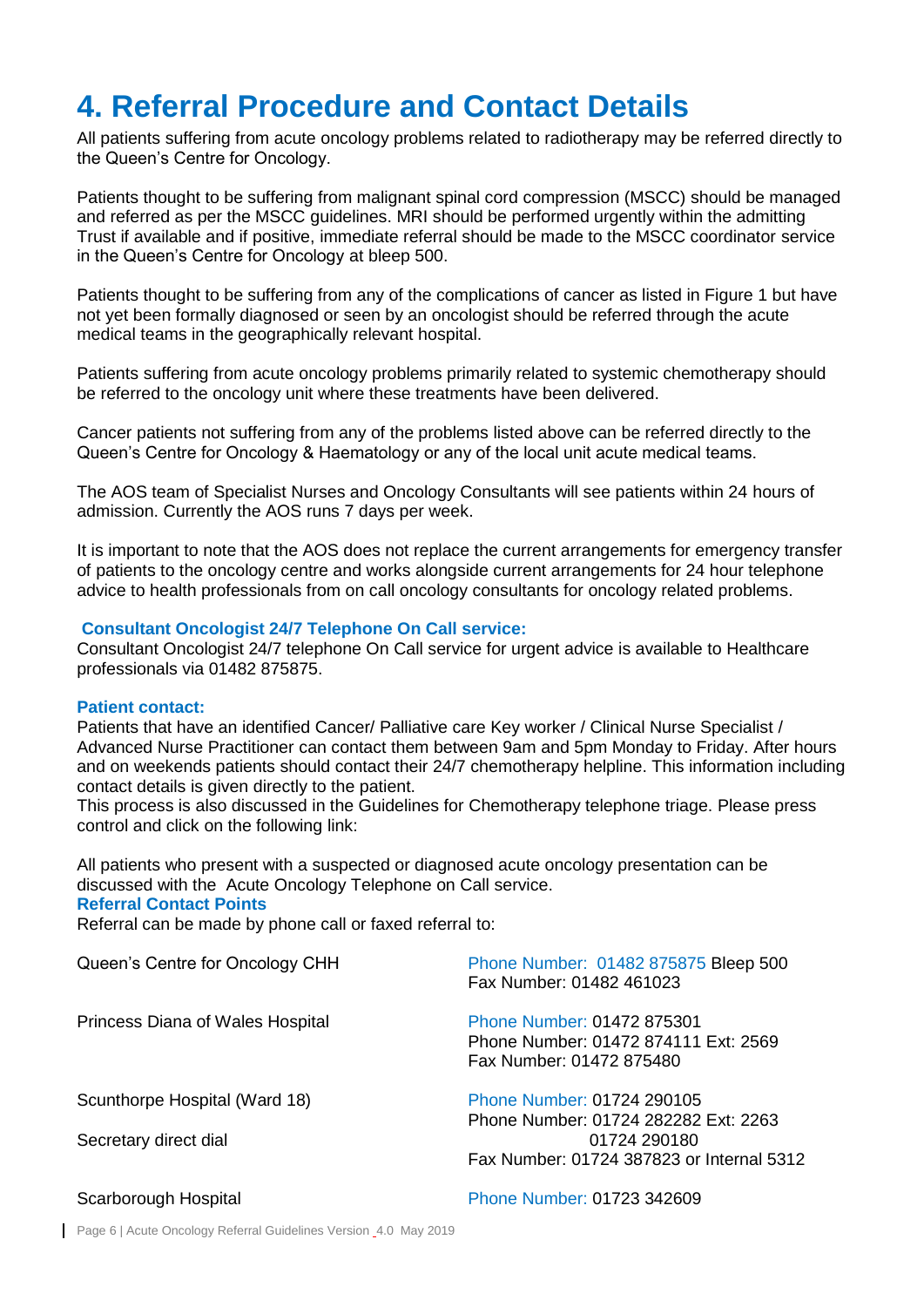#### Fax Number: 01723 385360

#### HEY Consultant Oncologist On Call Telephone Line For Healthcare Professionals (24 hour 7 days a week)

PHONE NUMBER 01482 875875

#### MSCC Coordinators

| <b>MSCC Coordinator</b> | <b>Site</b> | <b>Bleep Number</b> |
|-------------------------|-------------|---------------------|
| Nurse bleep holder      | <b>CHH</b>  | 500                 |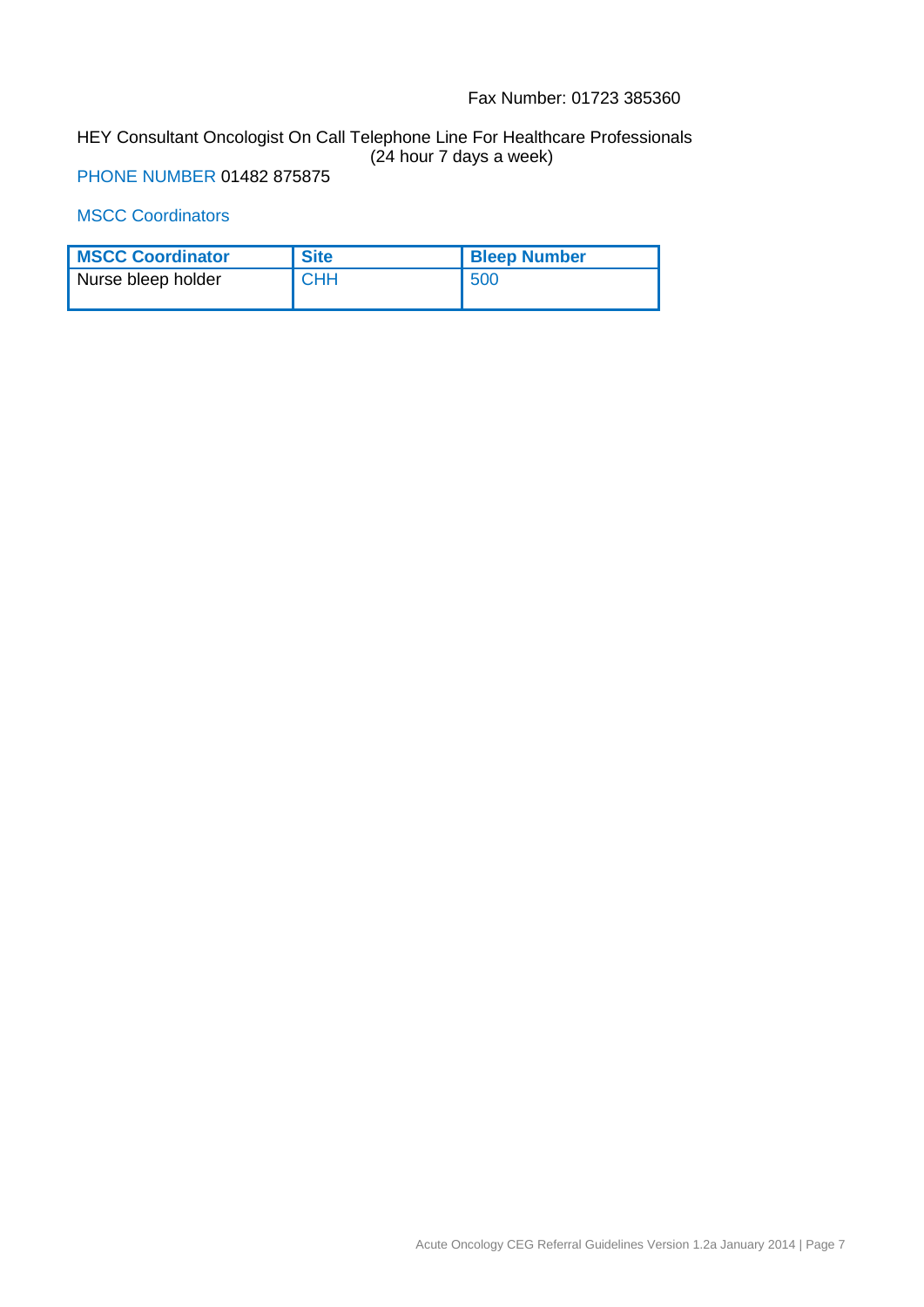### <span id="page-7-0"></span>**Care Pathway**

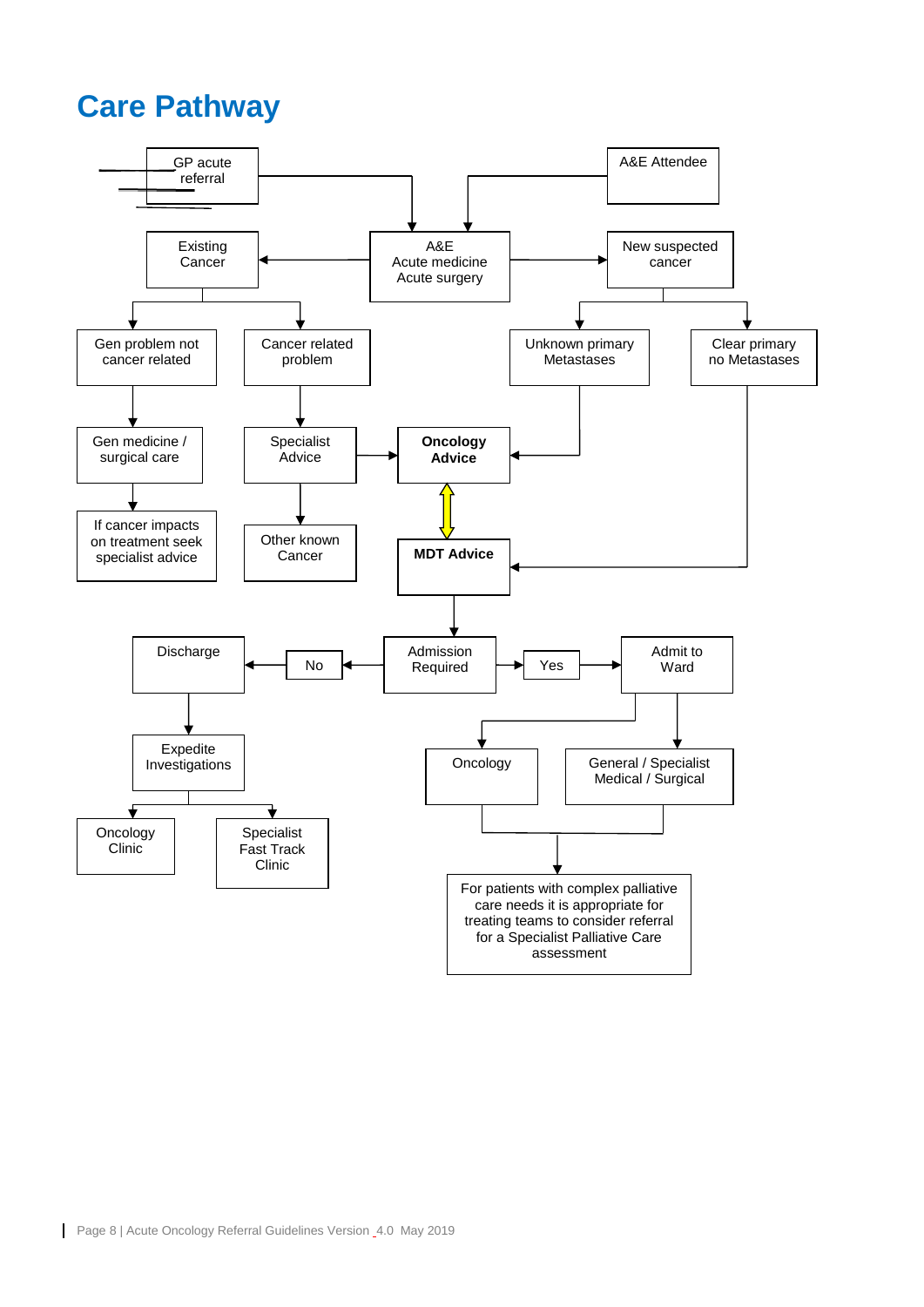### <span id="page-8-0"></span>**Figure 2 MSCC Presentations**

(Reference: CG75 Metastatic spinal cord compression: Diagnosis and management of patients at risk of or with metastatic spinal cord compression. NICE 2008)

Contact the MSCC coordinator urgently (within 24 hours) to discuss the care of patients with cancer and any of the following symptoms suggestive of spinal metastases:

- pain in the middle (thoracic) or upper (cervical) spine;
- progressive lower (lumbar) spinal pain;
- severe unremitting lower spinal pain;
- spinal pain aggravated by straining (for example, at stool, or when coughing or sneezing);
- localised spinal tenderness;
- nocturnal spinal pain preventing sleep.

Contact the MSCC coordinator on bleep 500 immediately to discuss the care of patients with cancer and symptoms suggestive of spinal metastases who have any of the following neurological symptoms or signs suggestive of MSCC, and view them as an oncological emergency:

- neurological symptoms including radicular pain, any limb weakness, difficulty in walking, sensory loss or bladder or bowel dysfunction;
- neurological signs of spinal cord or cauda equina compression.

### <span id="page-8-1"></span>**Figure 3 Children, Teenagers & Young adults pathway**

#### IOG Key Principles

#### Who does this apply to?

- o All patients aged 16-24 with cancer
- o (2 age groups 16-18 years and 19-24 years)

#### What needs to happen?

- All patients aged 16-18 years inclusive should be referred to a Principal Treatment Centre (Young People) for treatment
- All patients aged 19-24 years inclusive should be offered referral to a Principal Treatment Centre (Young People) for treatment.
- All patients aged 16-24 years inclusive should be discussed at both a site-specific MDT meeting and a TYA MDT meeting.
- Referral of patients to a PTC (Young People), or review by both a site-specific and a TYA MDT should not be allowed to delay the start of urgent cancer treatment.
- For each patient, a lead medical clinician should to be identified, who will have overall responsibility for their treatment.

Ref: Children &Young People's Improving Outcomes Guidance - Implementation - August 2008

- Why?
	- o The 2005 NICE IOG on Children and Young People mandates this model of decisionmaking and care (key principles)
	- $\circ$  These young people have particular needs in terms of communication, supportive care and environment of care, that are best served by referral
	- o The particular spectrum of diseases between MDTs
	- $\circ$  This is what young people want to happen, when asked
- When does referral need to happen?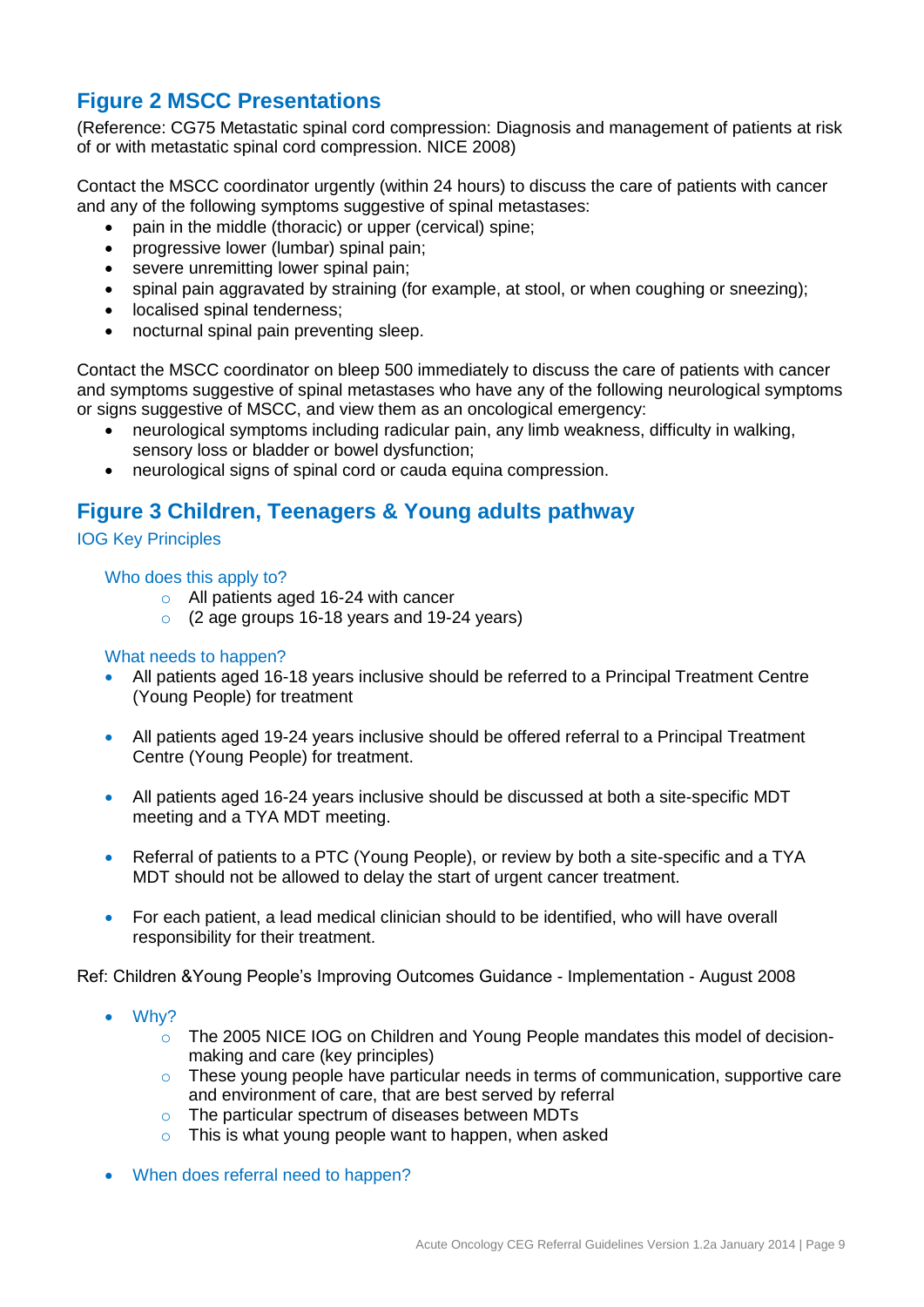- o As soon as you are aware of (or have a high suspicion of) a diagnosis of cancer & in time for the TYA team to be involved in decisions about pattern and place of care i.e. before the management plan is negotiated with the patient.
- How is this referral made?
	- o Referral to be made using process agreed in the Standard Operating Procedure (Set up in conjunction with the York Cancer Network)

#### Standard Operating Procedure

[http://www.ycn.nhs.uk/html/publications/guidelines\\_paediatric.php](http://www.ycn.nhs.uk/html/publications/guidelines_paediatric.php)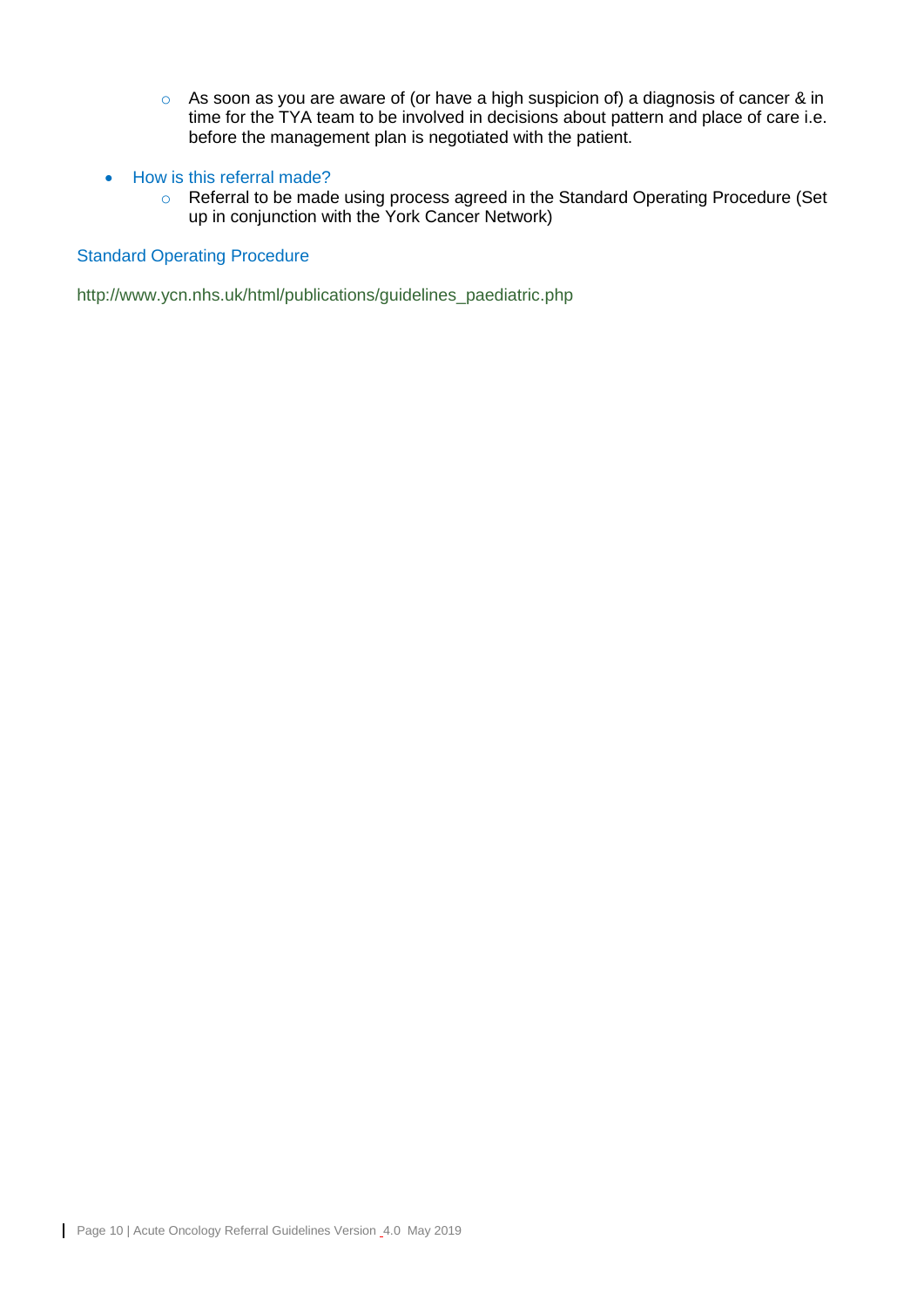